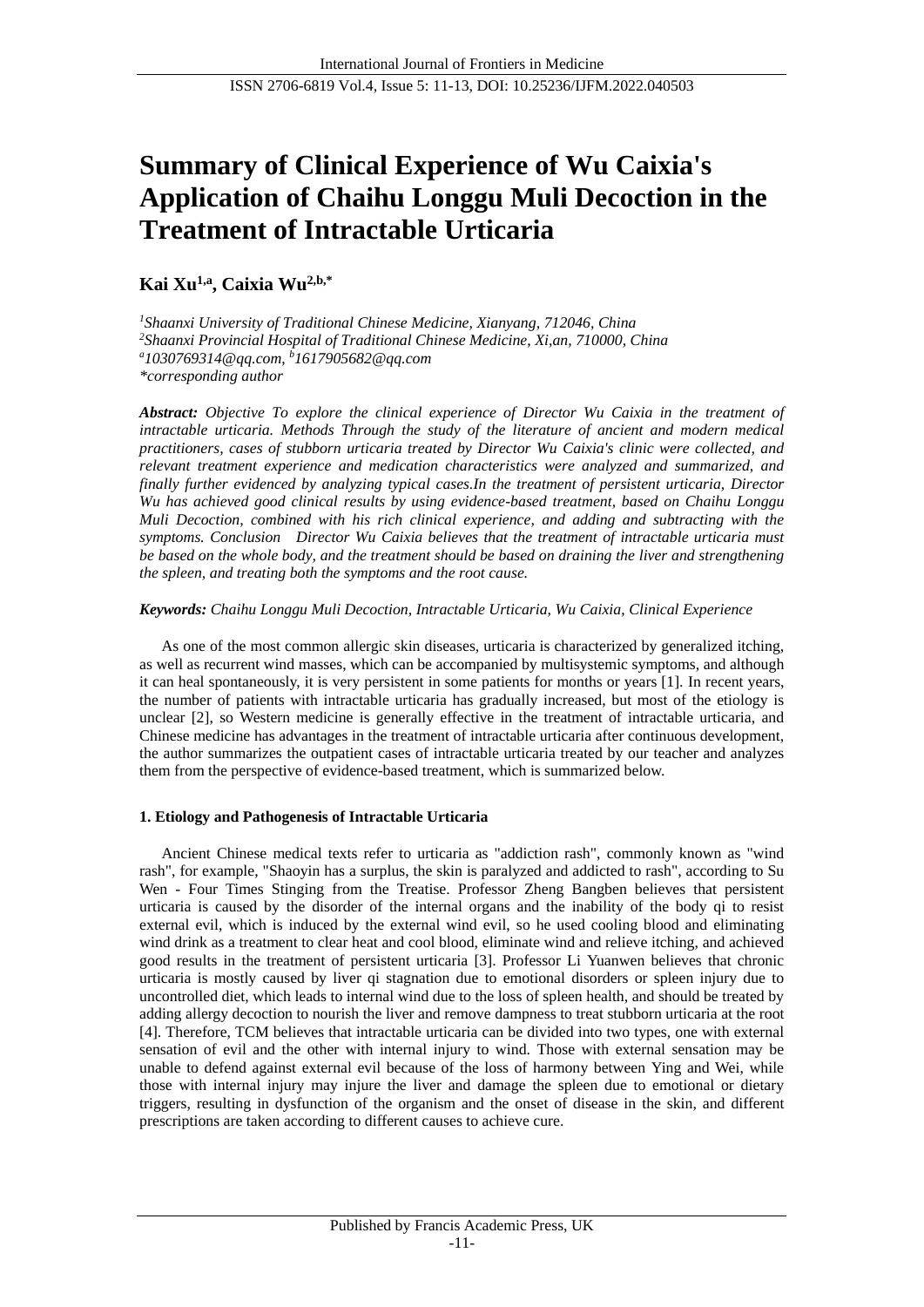# ISSN 2706-6819 Vol.4, Issue 5: 11-13, DOI: 10.25236/IJFM.2022.040503

#### **2. Knowledge of Ancient and Modern Medical Practitioners on Chai Hu plus Long Bone Oyster Soup**

#### *2.1 Introduction to Chai Hu plus Long Bone and Oyster Soup*

The evidence of Chai Hu plus Long Bone and Oyster Soup is from Article 107 of the Treatise on Typhoid Fever. The original text reads: "If the typhoid fever lasts for eight or nine days, and is followed by chest fullness, irritability, urination, delirium, and a heavy body that cannot be turned around, Chai Hu plus Dragon Bone and Oyster Soup is indicated" [5]. The main pathogenesis is that the pivot of Shaoyang is unfavorable, the circulation of Sanjiao is not smooth, and Yangming is disturbed by heat and the heart and gallbladder are restless. The original formula is derived from Xiao Chai Hu Tang, with twelve herbs, which has the effects of relieving heat, calming the mind, and regulating yin and yang; it is characterized by both attacking and tonifying, and regulating both cold and heat. Since Zhang Zhongjing founded Chai Hu plus Dragon Bone and Oyster Soup, ancient physicians have gained a lot of experience with this formula. For example, Zhang Yitian, a famous doctor in the Qing Dynasty, used this formula to treat patients with fever, chest congestion, poor urination, constipation and palpitations. From ancient times to the present, this formula has been studied in depth by successive generations of physicians, and the scope of treatment has far exceeded the treatment scope of Zhongjing's original treatise on typhoid.

#### *2.2 Modern Medical Practitioners' Understanding of Chai Hu plus Dragon Bone and Oyster Soup*

There are also many modern medical practitioners who use Chai Hu plus Long Bone and Oyster soup in various disciplines, such as the treatment of brain diseases, heart diseases, gastroenterology, male diseases, etc. There are also a few literature reports on the application of Chai Hu plus Long Bone and Oyster soup in the treatment of skin diseases.

Liu Aimin et al. used Chai Hu and Long Bone and Oyster Soup to treat chronic urticaria, which was identified as a type of disharmony between Ying and Wei and hyperactivity of Liver Qi, with remarkable results. He believed that modern people are often worried about the spleen, eat poorly, and have impaired spleen and stomach functions because of chronic diseases, so the original formula is often used without rhubarb and lead pills to avoid too much medicine to hurt the spleen and stomach [6].

Zhang Jingfang et al. randomly divided 80 patients with persistent urticaria into a treatment group and a control group, and the treatment group was treated with Chai Hu plus Long Bone Oyster Soup with addition and subtraction, while the setting of the control group was treated with western medicine Ebastine tablets. The duration was 2 courses of treatment, and the clinical efficacy after drug intervention and the change of symptom score before and after treatment were used as observation indexes. The results showed that the efficacy of the treatment group of Chai Hu plus Long Bone Oyster Tang was significantly better than that of the control group [7].

Luo Renhua et al. randomly divided 46 patients with intractable urticaria into the observation group and the control group, and the control group was treated with the antihistamine Ebastine tablets, while the observation group was treated with the Chinese herbal medicine Chai Hu plus Long Bone Oyster Tang plus reduction, and compared the changes in the symptoms of skin lesions and morbidity during the episodes before and after the treatment process, and concluded that the recurrence rate of urticaria in the observation group was significantly reduced, so the application of Chai Hu plus Long Bone Oyster Tang for the treatment of patients with intractable urticaria patients with good results [8].

#### *2.3 Case analysis by Professor Wu on Chai Hu plus Long Bone Oyster Soup for Intractable Urticaria*

The patient is a female, 22 years old, first diagnosed in June 2020. She has a history of urticaria for more than 3 years, with recurrent episodes and frequent episodes in the past 1 month, with intense itching, and no significant improvement in symptoms with oral antihistamines in external hospitals. On examination: pale red wind clusters, moderate scratch marks, blood scabs, intolerable itching, pronounced at night, dry mouth, sweating, irritability, insomnia, nagging, dry stools, urine regulation, light fat tongue, white greasy coating, thin pulse. Western medicine diagnosis: urticaria, Chinese medicine diagnosis: addiction rash (liver depression, spleen deficiency), prescription: Bei Chai Hu 15g, Qing Han Xia 10g, Scutellaria Baicalensis 10g, Radix Codonopsis Pilosulae 10g, Glycyrrhiza Glabra